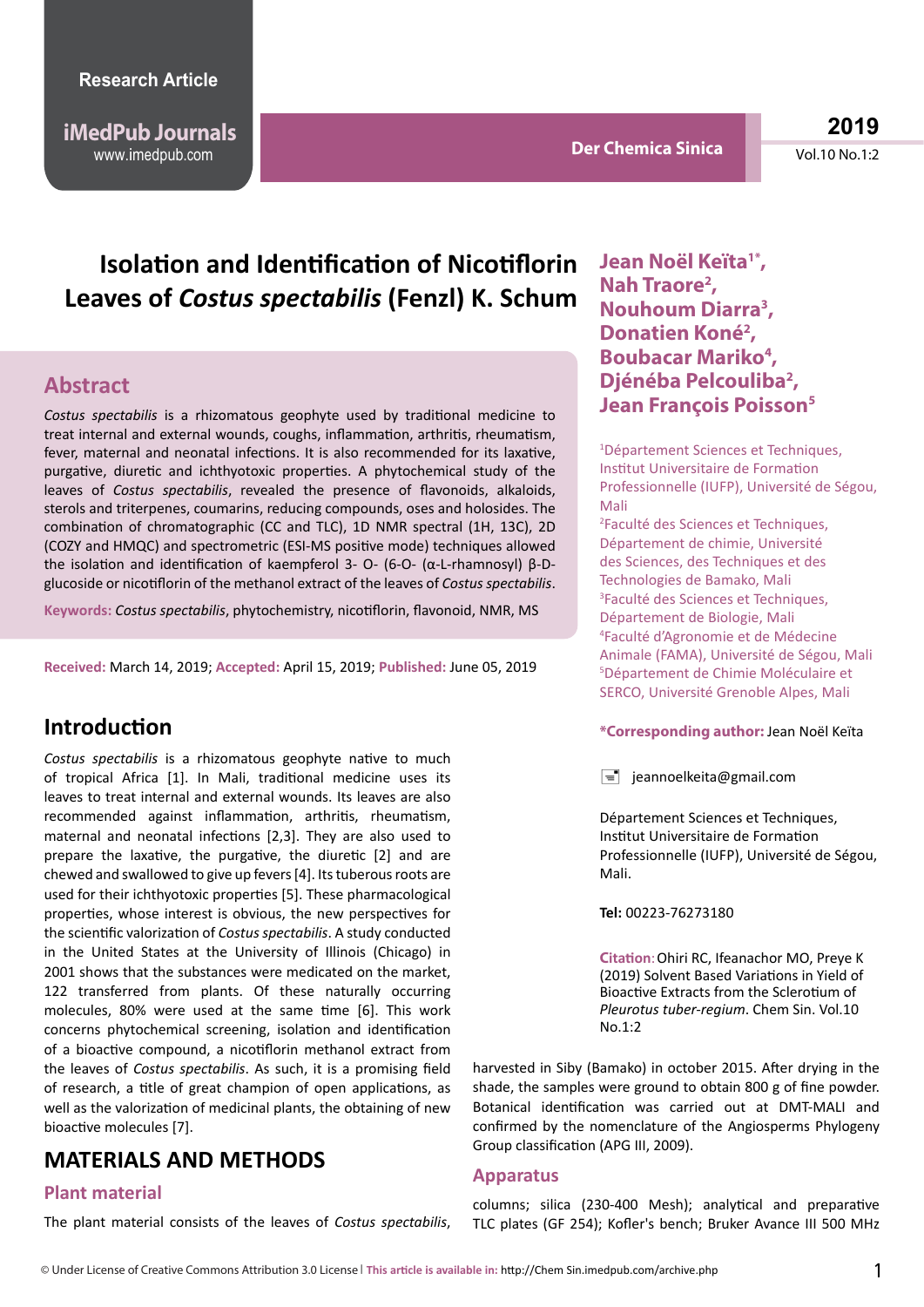spectrometer for 1H and 125 MHz for 13C; Bruker quadrupole spectrometer under electrospray and in positive mode.

## **PHYTOCHEMICAL SCREENING**

We characterized the different chemical groups (sterols and polyterpenes, flavonoids, catechin and gallic tannins, alkaloids, coumarins, saponosides, cardiotonic glycosides, quinone compounds, cyanogenic compounds, reducing compounds, oses and holosides) by referring to the techniques described in works of N'Guessan et al. [8], Muanda [9] and Yahya [10].

#### **EXTRACTION, ISOLATION AND IDENTIFICATION**

#### **Extraction and isolation**

The powder (500 g) of the leaves of *Costus spectabilis* is extracted with cyclohexane to remove the pigments, then using methanol until exhaustion at room temperature. The resulting extract was evaporated to dryness and weighed. The separation of the methanol extract (JNKE5A2, 5 g) carried out by column chromatography on silica gel (230-400 Mesh), eluting with DCM / MeOH (8: 1) gave three fractions JNKE5A2 (1), 2 and 3). The column chromatographic fraction (JNKE5A2-2) (1.8 g) eluted with AcOEt / MeOH / Water (10: 1: 1) gave in turn three fractions JNKE5A2-3 (1, 2, 3 and 4). ). The compound JNKE5A2-3-1-2 (42 mg) is finally obtained from the JNKE5A2-3-1 pool (556 mg) selected for purification by preparative MMC in the AcOEt / MeOH / Water system (10: 1: 1).

#### **Identification of the compound (JNKE5A2-3-1-2)**

Yellow crystals soluble in MeOH, Rf = 3.6 (AcOEt / MeOH / Water: 10: 1: 1), mp 200 $^{\circ}$ C. The SM / ESI spectrum shows a quasimolecular ion [M-H] + at m / z 595 suggesting a molecular weight of 594u indicating the molecular formula  $C_{27}H_{20}O_{15}$ . Fragmentation in ESI + of  $[M + Na]$  + reveals the ions at m / z 449 and at m / z 287 indicating the successive loss of a deoxyhexose (-146 u) then of a hexose (-146-162 u). In addition, the most abundant fragment at m / z 287 assumes the presence of a kaempferol genome **(Figure 1)** [11,12].

The 13C-NMR spectrum **(Table 1)** confirms the characteristic signals of the kaempferol genome: signal at δC 179.37 ppm of the carbonyl group, nine quaternary carbons (eight between 130 and 170 ppm and one at δC 105.56 ppm) and five aromatic CH **(Table 1)** [11-14]. The GHMBC spectrum indicates that these carbons correlate respectively with the anomeric protons at δH

**Table 1:** 1-H (500 MHz), 13-C (125 MHz) chemical shifts in CD3OD and GHSQC and GHMBC.

| n°                       | $\delta C$ | δH (J en HZ)       | <b>HSQC</b>       | <b>HMBC</b>            |
|--------------------------|------------|--------------------|-------------------|------------------------|
| $\overline{2}$           | 159,36     |                    |                   | $C-2'$ , $C-6'$        |
| 3                        | 135,50     |                    |                   | $C-1''$                |
| 4                        | 179,37     |                    |                   |                        |
| 5                        | 162,98     |                    |                   |                        |
| 6                        | 100,06     | 6,23 d $(2,1)$     | $H-6/C-6$         |                        |
| 7                        | 166, 35    |                    |                   | $C-6$                  |
| 8                        | 94,98      | 6,43 d $(2,1)$     | $H-8/C-8$         |                        |
| 9                        | 158,57     |                    |                   | $C-8$                  |
| 10                       | 105,56     |                    |                   | $C-8, C-6$             |
| 1'                       | 122,74     |                    |                   | $C-3'$ , $C-5'$        |
| 2'                       | 132,37     | 8,10 d (8,9)       | $H-2'/C-2'$       | $C-6'$                 |
| 3'                       | 116,13     | 6,93 d (8,9)       | $H-3'/C-3'$       |                        |
| 4'                       | 161,50     |                    |                   | C-2', C-6', C-3', C-5' |
| 5'                       | 116,13     | $6,93$ d $(8,9)$   | $H - 5'/C - 5'$   |                        |
| 6'                       | 132,37     | 8,10 d (8,9)       | $H - 6'/C - 6'$   | $C-2$ '                |
| 3-O-C(6)-glucoside       |            |                    |                   |                        |
| $1^{\prime\prime}$       | 104,63     | 5,00 d (7,4)       | $H-1''/C-1''$     | $C-2$ "                |
| $2^{\prime\prime}$       | 75,76      | 3,41-3,49 m        | $H-2''/C-2''$     | $C-3''$                |
| 3''                      | 78,14      | 3,41-3,49 m        | $H-3''/C-3''$     | C-4", C-2"             |
| $4^{\prime\prime}$       | 72,08      | 3,28-3,33 m        | $H - 4''/C - 4''$ | C-6", C-3", C-5"       |
| 5''                      | 77,20      | 3,41-3,49 m        | $H - 5''/C - 5''$ | C-4", C-6"             |
| 6''a                     | 68,55      | 3,83 d $(9,6)$     | Ha-6"/C-6"        |                        |
| 6'' <sub>b</sub>         |            | 3,41-3,49 m        | Hb-6"/C-6"        |                        |
| 6"-O-rhamnosyl           |            |                    |                   |                        |
| $1^{\prime\prime\prime}$ | 102,42     | 4,53 d $(1,3)$     | $H-1'''/C-1'''$   | $C-6''$                |
| $2^{\prime\prime\prime}$ | 71,43      | 3,67 dd (3,4; 1,6) | H-2""/C-2""       | $C-4''''$              |
| $3^{\prime\prime\prime}$ | 72,28      | 3,56 dd (9,5; 3,5) | H-3""/C-3""       | C-2"', C-5"'           |
| $4^{\prime\prime\prime}$ | 73,89      | 3,29-3,36 m        | H-4""/C-4""       | C-6"', C-5"', C-3"'    |
| $5^{\prime\prime\prime}$ | 69,72      | 3,46-3,50 m        | H-5""/C-5""       | C-4"', C-4"', C-6"'    |
| $6^{\prime\prime\prime}$ | 17,91      | $1,16$ d $(6,2)$   | H-6""/C-6""       | $C - 4''''$            |

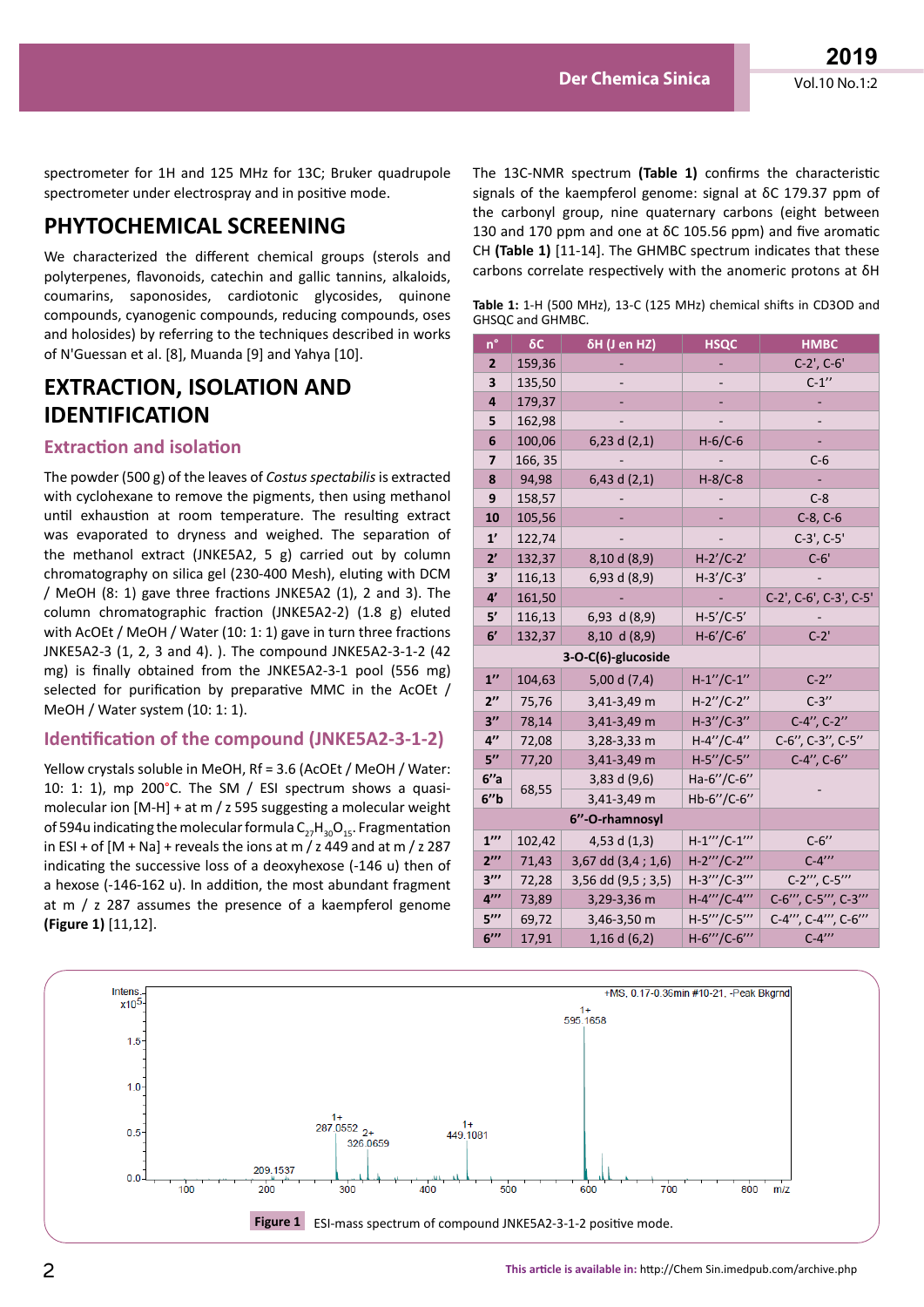**Der Chemica Sinica** Vol.10 No.1:2

**2019**





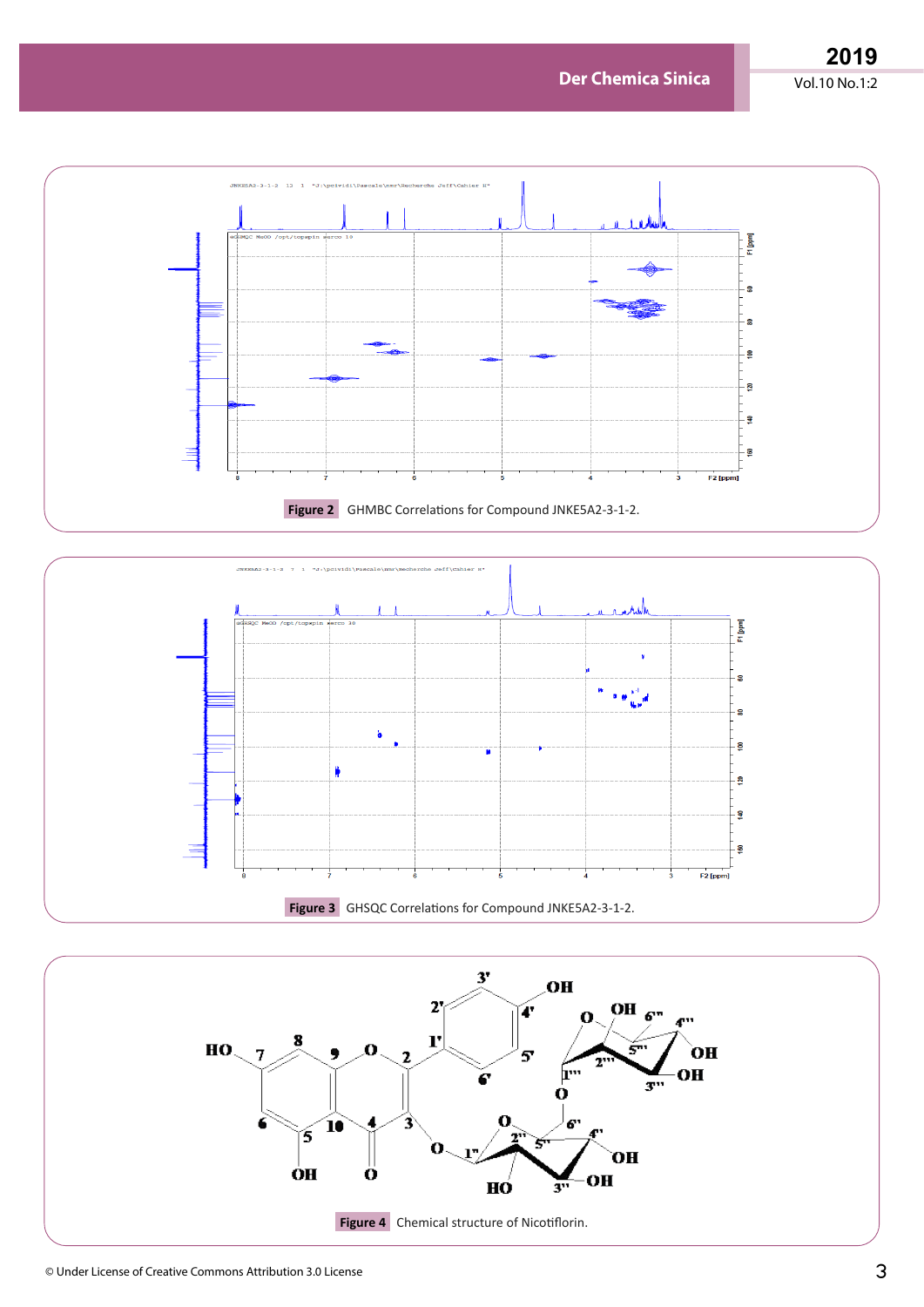4.53 and 5.00 ppm. These elements confirm the presence of two hexoses [11-14]. The 13 C-NMR shifts in the sugar region are characteristic, on the one hand, of a glucopyranose (C-2 '', C-3 '', C-4 '', C-5 '' and C-6 at δ C 75.76, 78.14, 71.43, 72.08 and 68.55 ppm) in the β-configuration (H-1"J = 7.4 Hz) and on the other hand, rhamnopyranose (C-2 '' ', C-3' '', C-4 '' ', C-5' '' and C-6 '' 'respectively at δC 71.43; 72.28; 73.89; 69,72 and 17,91) in α (H-1 '' 'J = 1.3 Hz) configuration **(Figure 2)** [11-14].

Moreover, the Heteronuclear Single-Quantum Correlation (HSQC) observed between the protons at δH 4.53 ppm (H-1 '' ') and the carbon located at δ 68.55 ppm (C-6' ') made it possible to show that the two sugars are bound in 1-6 and identify the diglycoside as rutinose (rhamnopyranosyl- (α1-6) -glucopyranoside) [11-14]. Rutinosis is attached to the genome Kaempferol at position 3 as evidenced by the HSQC correlation between C-3 carbon and the H-1 'anomeric proton **(Figure 3)** [11-14].

These data allowed us to identify JNKE5A-2-3-1-2 as kaempferol 3-O- (6-O- (α-L-rhamnosyl) β-D-glucoside known as nicotiflorin.

## **RESULTS AND DISCUSSION**

Phytochemical screening of the leaves of *Costus spectabilis* revealed the presence of flavonoids, coumarins, alkaloids, sterols and triterpenes, reducing compounds, oses and holosides. The methanolic extract showed no moderate selectivity between cancer and non-cancer cells [7]. These results suggest toxicity and should caution the traditional use of *Costus spectabilis*, despite its traditional pharmacological potential [7]. Flavonoids are compounds known for their antioxidant properties, they are therefore at the origin of physiological effects beneficial for the human organism and deserve the growing interest that the research brings to them [15,16]. Nicotiflorin **(Figure 4)** is a flavonoid di-glycosyl type isolated from many plants including *Astragalus verrucosus* and *Astragalus cruciatus* [17], *Heteropappus altaicus* and *H. Biennis* [18], *Solidago canadensis* [19], *Ficaria verna* [20], *Clitoria ternatea* [21], *Staphylea bumalda* [22], *Trigonotis peduncularis* [23], *Acalypha indica* [24], *Carthamus tinctorius* [25], *Caragana Bungei* [26], *Solanum campaniform* [27], *Osyris* 

### **References**

- 1 Costus **(2014)** Pacific bulb society.
- 2 Nyananyo BL **(2006)** Plants From The Niger Delta. *IJPAS* 3: 21-25.
- 3 CO **(2014)** Essai de monographie des soins infantiles traditionnels dans la commune II du district de Bamako: Cas de Medina-Coura. Thèse de doctorat, Faculté de Médecine et d'Odontostomatologie. P: 94.
- 4 Kokwaro JO **(1976)** The Medicinal Plants of East Africa (Kampala: East Africa Literature Bureau). P: 244.
- 5 Kimpouni V, Apani E, Motom M **(2011)** Plantes ichtyotoxiques et particularisme des usages au Congo (Brazzaville). *Int J Biol Chem Sci* 5: 979-990.
- 6 Fabricant DS, Farnsworth NR **(2001)** The Value of Plants Used in Traditional Medicine for Drug Discovery. *Environ Health Perspect* 109: 69-75.

*wightiana* [28], *Ampelopsis heterophylla* [29], *Amaranth* [30] and *Aspergillus awamori* [31]. Although it is not an original structure, we note for the first time, the isolation of this compound from the leaves of *Costus spectabilis*.

Various studies have shown the pharmacological effects of nicotiflorin, such as inhibitors on hACAT1 (human AcylCoA: cholesterol transferase 1) [23], protective against memory dysfunction and oxidative stress in model rats with multiple infarct dementia [25], decreased blood pressure and heart rate [32], anti-glycation [33], hepatoprotective effect on  $\text{CCI}_{4}$ -induced hepatic injury [34,35], anti-inflammatory, anti-nociceptive [36], inhibitors of  $\alpha$ -glucosidase, with an activity more than 8 times higher than that of the reference antidiabetic drug, acarbose [37], antioxidant [37,43], antihypertensive, anti-anaphylactic [38] and neuroprotective [39,40]. Other studies have shown that it inhibits adipogenesis [41] and protects against ischemic brain damage [42,43].

## **CONCLUSION**

We have found the presence of flavonoids, coumarins, alkaloids, sterols and triterpenes, reducing compounds, oses and holosides in the leaves of *Costus spectabilis*. This work also isolated nicotiflorin for the first time from *Costus spectabilis*. This molecule could be used to study and explain the medicinal properties of *Costus spectabilis*. For greater efficiency, we envision many perspectives including expanding the panel of activities by determining the acute oral toxicity, haemolysis, and cytotoxicity of the aqueous extract to assess the safety of use of *Costus spectabilis*, and continue the chemical investigations of other extracts of *Costus Spectabilis*.

### **ACKNOWLEDGMENT**

We thank the PADES project of the University of Ségou, through its steering committee for material assistance. We say a big thank you to Pascale Cividino of the DCM-SERCO of Grenoble Alpes University for the spectral analyzes and the SCAC of the French Embassy in Mali for the grant of a scientific stay grant.

- 7 Tagne RS, Telefo BP, Nyemb JN, Yemele DM, Njina SN, et al. **(2014)** Anticancer and antioxidant activities of methanol extracts and fractions of some Cameroonian medicinal plants. *Asian Pac J Trop Dis* 7: S442-S447.
- 8 N'Guessan K, Kadjam B, Zirihi GN, Traoré D, Akéassi L **(2009)** Screening phytochimique de quelques plantes médicinales ivoiriennes utilisées en pays Krobou (Agboville, Côte-d'Ivoire). *Sciences & Nature* 6: 1-15.
- 9 Muanda FN **(2010)** Identification de polyphenols, évaluation de leur activité antioxydante et étude de leurs propriétés biologiques. Thèse de Doctorat, Université Paul Verlaine-Metz.
- 10 Al-Yahya MA **(1986)** Phytochemical studies of the plants used in traditional medicine of Saudi Arabia. *Fitoterapia* 57: 179-182.
- 11 Ternai B, Markham KR **(1976)** Carbon-13 NMR studies of flavonoids-i flavones and flavonols. *Tetrahedron* 32: 565-569.
- 12 Andersen OM, Markham KR **(2005)** Flavonoids chemistry, biochemistry and applications CRC press, 1st Edition.